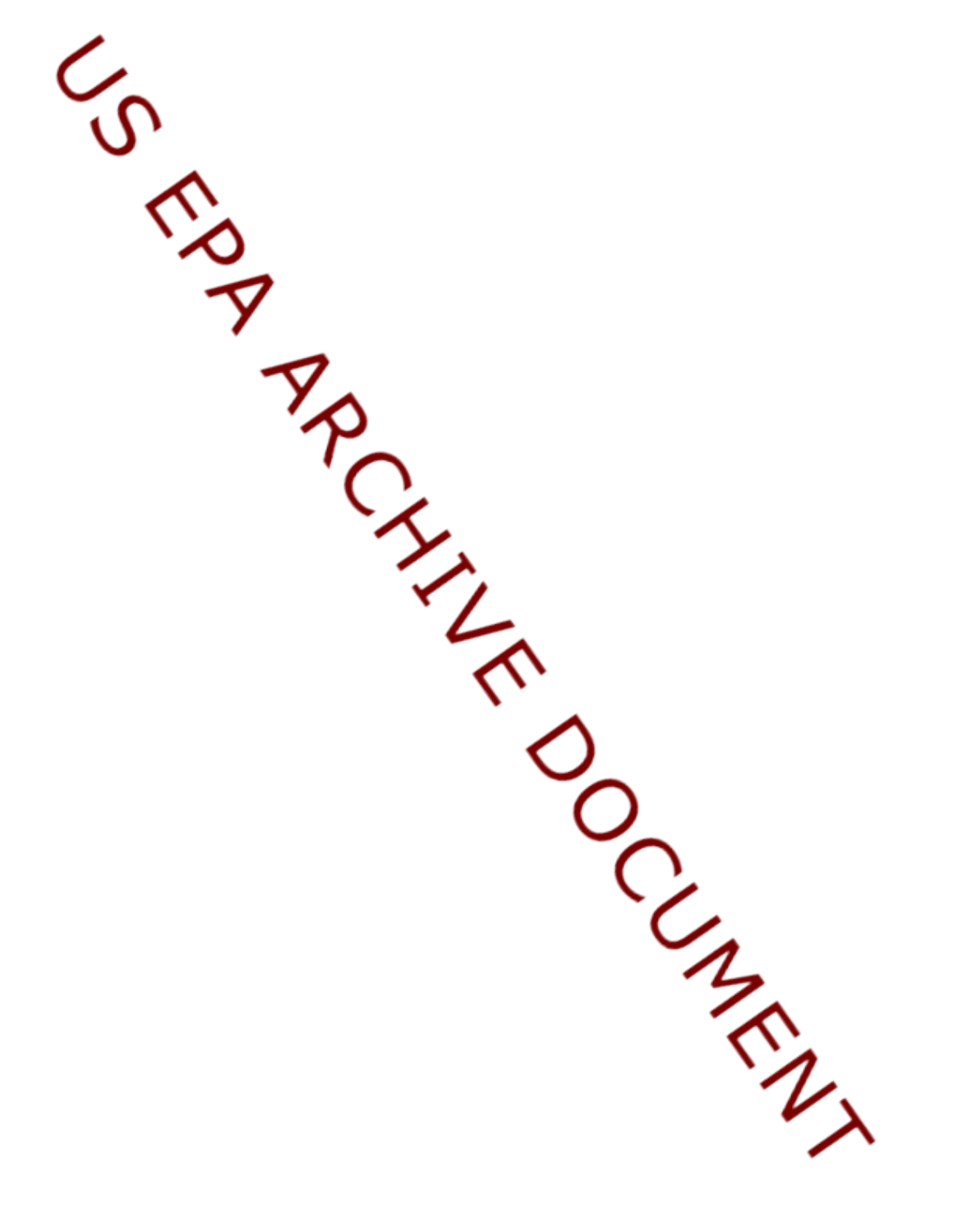#### **OVERVIEW SECTION**

**AGENCY:** ENVIRONMENTAL PROTECTION AGENCY (EPA) **TITLE: "**CLEAN SCHOOL BUS USA ASSISTANCE AGREEMENTS" **ACTION:** REQUEST FOR APPLICATIONS – Initial Announcement **RFA NO:** OAR-CCD-05-13

### **CATALOG OF FEDERAL DOMESTIC ASSISTANCE (CFDA) No.:** 66.036

**DATES:** The closing date and time for receipt of Applications is July 22, 2005, 5:00 Eastern Time. All applications, however transmitted, must be received in the Program Office by the closing date and time to receive consideration.

To allow for efficient management of the competitive process, EPA requests that eligible organizations submit an informal notice of "Intent to Apply" by June 24, 2005. Submission of an **Intent to Apply** is optional; it is a process management tool that will allow EPA to better anticipate the total staff time required for efficient review, evaluation, and selection of submitted applications.

**SUMMARY:** This notice announces the availability of funds and solicits applications from school districts, including federally recognized Indian tribes which operate schools, for retrofit and/or replacement projects that reduce pollution from school buses through the use of EPA verified or certified and/or California Air Resources Board verified pollution reduction technologies. There is a 5% cost-share required for these projects.

**FUNDING/AWARDS:** The total estimated funding for this competitive opportunity shall not exceed \$7.5 million. The amount of funding associated with an individual award may be up to \$725,000, with an anticipated average value of \$200,000 - \$300,000. Approximately 20-30 awards will be made.

#### **CONTENTS BY SECTION**

Overview Information

- I. Funding Opportunity Description
- II. Award Information
- III. Eligibility Information
- IV. Application and Submission Information
- V. Application Review Information
- VI. Award Administration Information
- VII. Agency Contacts
- VIII. Other Information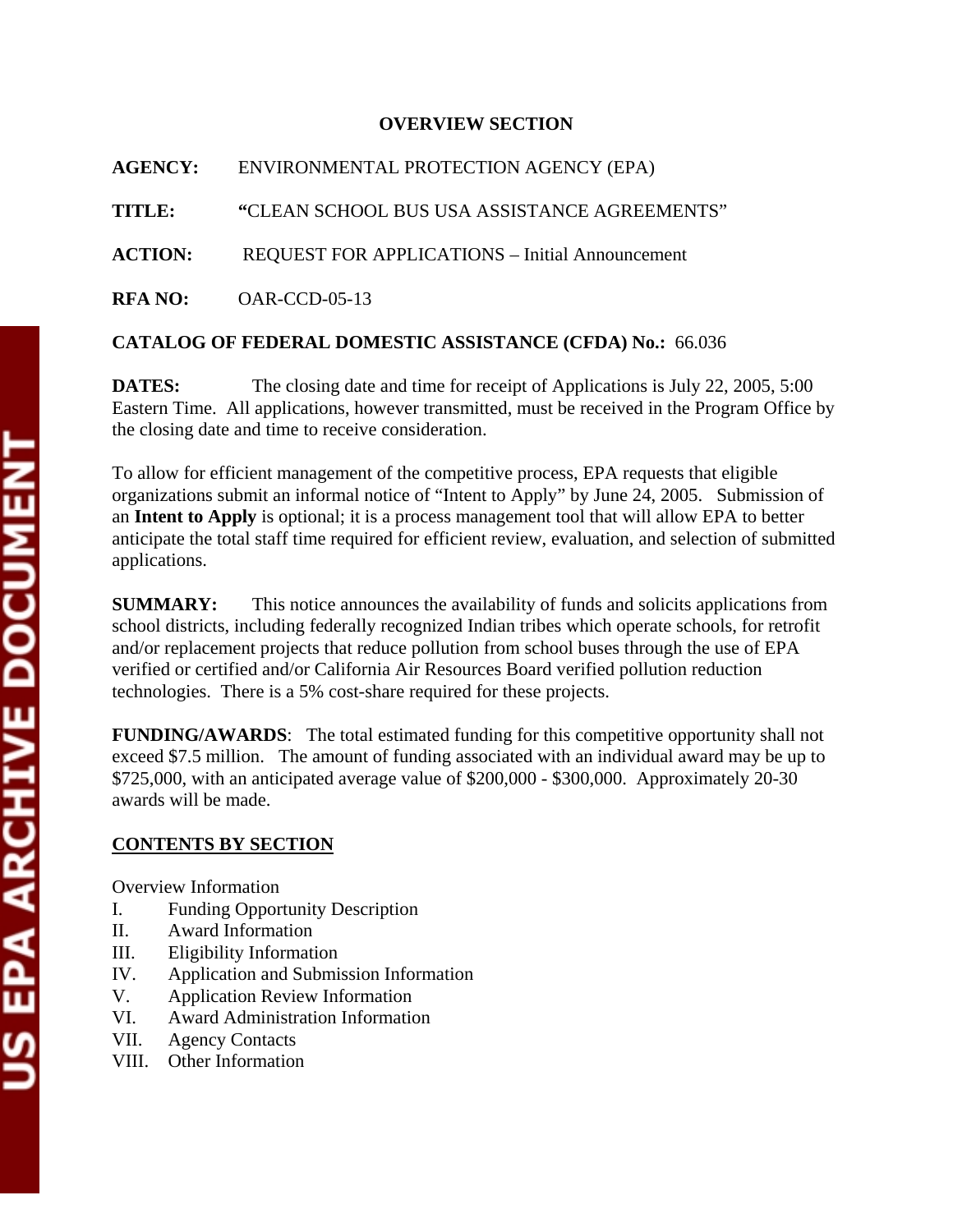### **Section I – Funding Opportunity Description**

#### **A. Background.**

Diesel exhaust has health implications for everyone. EPA is working aggressively to reduce pollution from new heavy-duty diesel engines, by requiring them to meet tougher emission standards in the future. The current standards took effect in 2004. An even more stringent set of standards will take effect in 2007. At that time, new heavy-duty vehicles will be up to 95 percent cleaner than those engines manufactured before 2004. However, diesel engines are durable and long-lasting. It will take a long time for new vehicles to replace the heavy-duty buses currently on the road.

Children are especially sensitive to air pollution because their respiratory systems are still developing and they have a faster breathing rate. More than 24 million children ride a bus to and from school everyday, spending roughly 3 billion hours on school buses each year. Recent studies suggest that children's school bus commutes potentially expose children to significantly higher concentrations of pollutants than what is measured in the community's outdoor air. Statistics show that school buses are the safest way to transport children. EPA wants to ensure that they are also the cleanest way to transport children.

The Clean School Bus USA program is designed to reduce children's exposure to diesel exhaust from school buses. There are about 440,000 school buses on the road today, of which 400,000 are diesel. Older technology buses produce as much as six times the pollution as a new school bus. About one-third of these buses were manufactured before 1990. These buses are the heaviest polluters and should be replaced. The remaining two-thirds of the school buses were manufactured between 1990 and 2003. These buses can be made much cleaner by retrofitting them with devices designed to reduce pollution and switching to cleaner fuels. EPA's Clean School Bus USA initiative has three primary goals: 1) reduce school bus idling; 2) retrofit existing buses with devices and/or cleaner fuels that reduce pollution, and 3) replace the oldest buses with new, cleaner buses. By providing assistance funding for successful approaches to reducing pollution from school buses, EPA is making available an important tool for school districts across the country to implement clean school bus projects.

Replacement, retrofit and/or cleaner fuels projects for school bus fleets will all be considered for this grant competition.

For examples of clean school bus projects, see EPA's Clean School Bus USA web site's Demonstration Projects page: [\(http://www.epa.gov/otaq/schoolbus/demo\\_projects.htm\)](http://www.epa.gov/otaq/schoolbus/demo_projects.htm)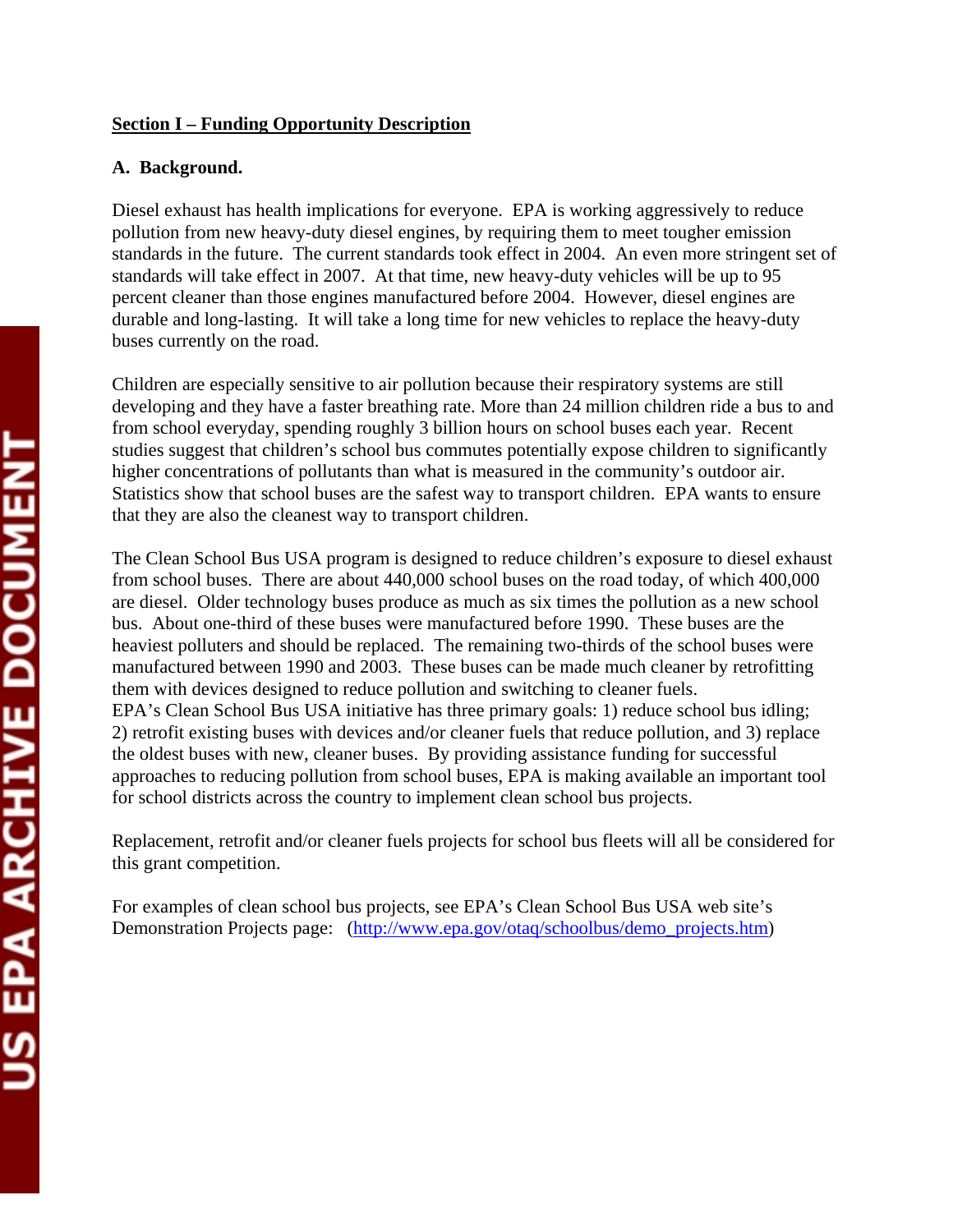### **B. Scope of Work.**

EPA is soliciting grant applications to assist school districts in their efforts to reduce pollution from diesel-powered school buses through the use of EPA –verified<sup>1</sup> or certified, or California Air Resources Board (CARB) -verified, pollution reduction technology.

Applicants are advised that retrofit and/or replacement technologies must be verified or certified technologies through EPA's verification program or another EPA certification program or CARB verified. A list of EPA verified technologies is available at:

[http://www.epa.gov/otaq/retrofit/retroverifiedlist.htm.](http://www.epa.gov/otaq/retrofit/retroverifiedlist.htm) CARB listed technologies may be found at [http://www.arb.ca.gov/diesel/verdev/verdev.htm.](http://www.arb.ca.gov/diesel/verdev/verdev.htm)

Applicants may propose to establish a sub-grant program to multiple school districts and fleets. The applicant must indicate a process by which they will award sub-grants to other school districts. EPA suggests that the evaluation criteria for this sub-grant process be modeled on this RFA's evaluation criteria. Note that letters of support are strongly suggested from possible sub-grantees.

Applications will be accepted from school districts that propose to establish sub-contracts with the commercial school bus company(ies) providing their student transportation service to retrofit or replace buses owned by the commercial company(ies). Neither participation in such a sub-contract program nor award by EPA and acceptance by the school district of program funds is intended to establish any property rights or affect any liability with respect to any equipment purchased or modified under the program.

## **Retrofit, Replacement and Cleaner Fuels Options**

This federal assistance funding program is for school districts to help modernize diesel fleets to lower diesel emissions. Strategies to be considered under this program include the retrofit or replacement of existing buses and switching to cleaner fuels:

**1. Retrofit**: After-treatment emissions control technology options include diesel particulate filters, diesel oxidation catalysts, closed crankcase systems and ECM reprograms, among others. It should be noted that diesel particulate filters need to be used in conjunction with ultra-low sulfur diesel fuel. In addition, filters may not be appropriate for all duty cycles and vehicles; datalogging of some vehicles by vendors must take place in order to assure that filters are an appropriate application for the particular fleet. The purpose of the datalogging is to determine which technology will work; the applicant should provide information about plans for datalogging if filters are the chosen technology. Datalogging is routinely provided by vendors and should not be included in the project budget. EPA will provide up to 100 percent of the costs for these retrofit technologies.

**2. Engine upgrades for cleaner emissions**: Some engines may be able to be upgraded to newer

 $\overline{a}$ 

<sup>1</sup> EPA's verification process evaluates retrofit technologies under a range of conditions and quantifies the percent reduction in emissions that the technology achieves. The verification process also identifies engine operating criteria and conditions that must exist for these technologies to achieve the verified reductions. A list of verified or certified technologies is available at:<http://www.epa.gov/otaq/retrofit/retroverifiedlist.htm>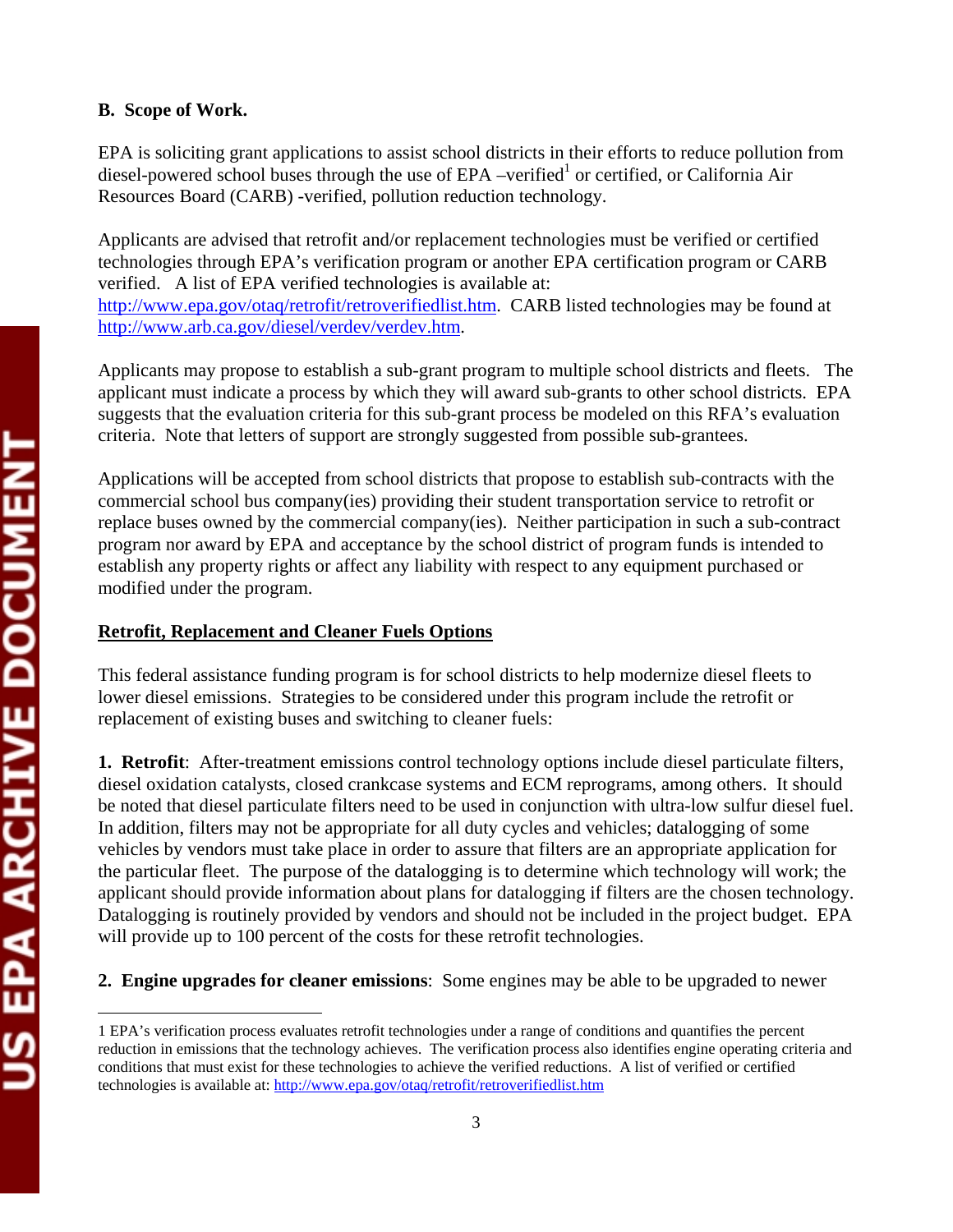certified configurations or even verified cleaner versions using manufacturer recommended upgrades or kits to certified or verified configurations. These upgrades may include the addition of newer, cleaner technologies, re-calibrations, and/or other parts to reduce the emissions from the engines. Preference will be given to engine upgrades that include combined verified improvements which will further reduce emissions, e.g., through the addition of verified retrofit technologies such as a diesel particulate filter, diesel oxidation catalyst or crankcase emission control. If engine upgrades are proposed, then it is advised that the applicant provide background information that suggests that applicant has investigated applicability of upgrading a particular engine. EPA will provide up to 50 percent of the cost of an engine repower or upgrade, including the addition of verified aftertreatment devices. Preference will be given to applications requesting a lower percentage.

**3. Cleaner fuels:** These include ultra-low sulfur diesel fuel, biodiesel, compressed natural gas, propane and emulsions verified by EPA or listed by CARB. EPA will pay for the cost differential between the cleaner fuel and standard diesel fuel.

**4. Replacement**: Both buses and engines can be replaced under this program. For both bus replacement and engine replacement, the application must show plans to scrap the old engines. Evidence of scrappage must be provided to EPA in the final report. "Scrapped" is defined as a permanently disabled engine, no longer suitable for use in a vehicle, such as a hole drilled in the block. The school district may retain possession of the scrapped engine and/or chassis. Applicants may propose an alternative to scrappage, such as remanufacturing an engine to meet newer standards for emissions. EPA will consider such requests on a limited case-by-case basis.

**a. Bus Replacement**: EPA is encouraging the replacement of the oldest buses in the nation, especially those pre-dating 1977 (the newest year of manufacture to be considered for replacement is 1992). EPA will pay a range of the percentage of the cost of a new cleaner emissions bus, with the top of the range between 30 and 45 percent. Preference will be given to applications requesting a lower percentage.

**b. Engine Replacement**: Older engines may be replaced with newer engines under this program. Preference will be given to engine replacements that include verified improvements which will further reduce emissions, e.g., through the addition of verified retrofit technologies such as a diesel particulate filter, diesel oxidation catalyst or crankcase emission control. Applicants should provide information in their application to show the feasibility of an engine replacement strategy, as engine and vehicle design differences may make some engine replacements difficult. As noted in the above paragraph, the replaced engines must be scrapped. EPA will pay for up to 50 percent of an engine replacement. Preference will be given to applications requesting a lower percentage.

NOTE: It is not EPA's intention to fund replacement projects that would have occurred through the normal attrition of vehicles and equipment or to provide funds for expanding a fleet. Therefore, applicants must provide documentation in their applications that the replacement activity would not have occurred without the financial assistance provided by the agency.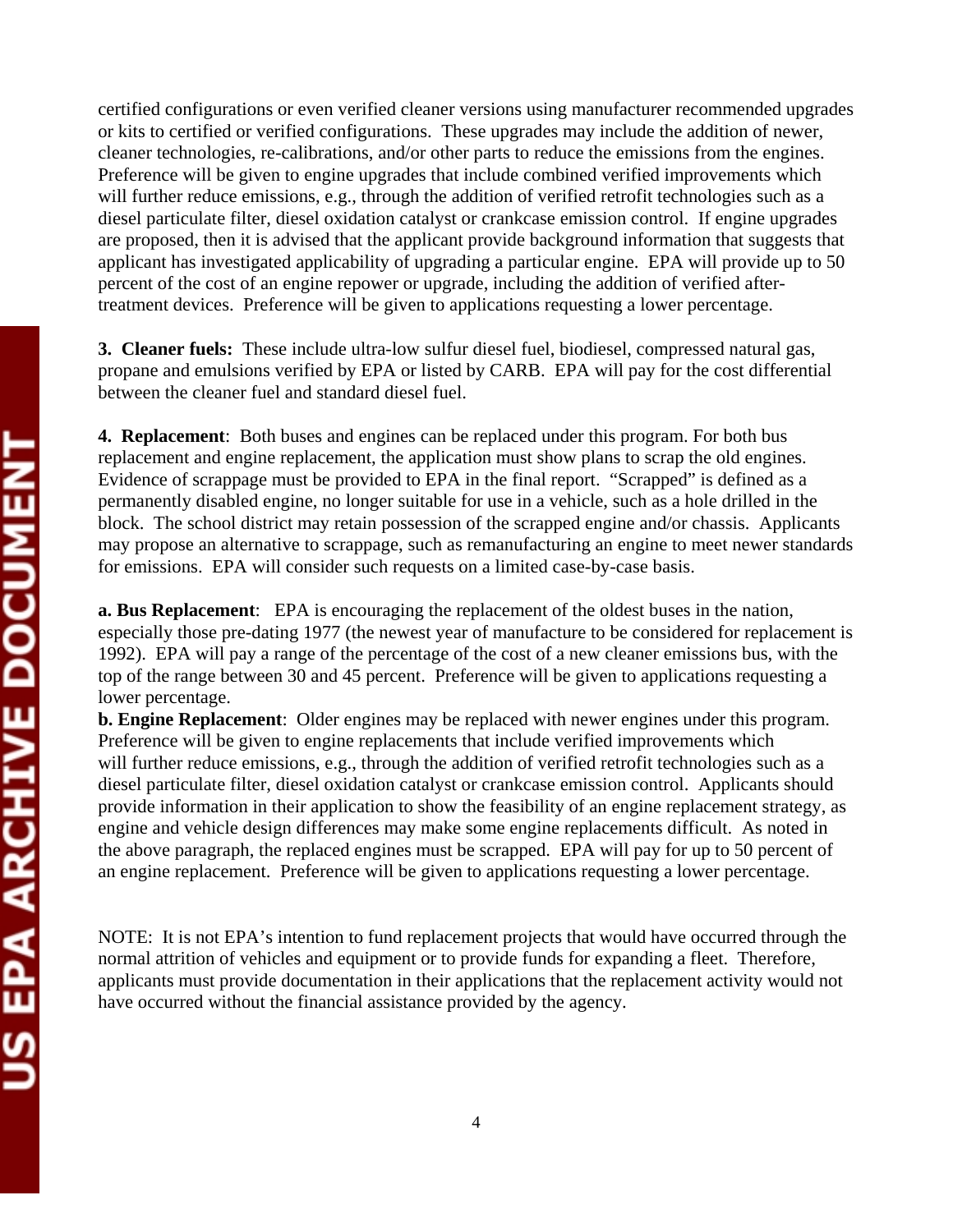## **C. EPA Strategic Plan Linkage and Anticipated Outcomes/Outputs.**

1. *Linkage to EPA Strategic Plan***.** This project support progress towards EPA's Strategic Plan Goal 1: Clean Air and Global Climate Change; Objectives 1.1 (Healthier Outdoor Air). The following Sub-Objectives also apply: 1.1.1 (More People Breathing Cleaner Air) and 1.1.2 (Reduce Risk from Toxic Air Pollutants). This project meets Goal 1, its first Objective, and two Sub-Objectives by retrofitting or replacing older, polluting school buses, and/or using cleaner fuels with those bus fleets, which will reduce particulate matter, ozone, and diesel exhaust -- a probable human carcinogen (sub-objective 1.1). Diesel engines in school buses emit particulate matter, and precursors to secondarily formed particulate matter and ozone as well as emitting other air toxics. Exposure to diesel exhaust and associated pollutants can cause lung damage, trigger respiratory problems, exacerbate asthma and existing allergies, and has been linked to heart disease and premature death. Long-term exposure to ambient particulate matter is thought to increase the risk of lung cancer.

2**.** *Outcomes***.** Through this project EPA anticipates reducing particulate matter pollution from a range of 20 – 90% per vehicle, depending on the technology pathways chosen voluntarily by school districts under this program. The program would also result in significant reductions in nitrogen oxides, sulfur oxides, and air toxics as well. Reductions in pollution emissions are intermediate outcomes to measure progress toward contributing to end outcomes of improved ambient air quality and reduced mortality and morbidity from air pollution.

- 3. *Outputs***.** The anticipated output for this project is:
- ~ Approximately 4,000 buses retrofitted, replaced and/or using cleaner fuels
- ~ Approximately 500,000 children riding cleaner buses each day
- ~ Approximately 60 new idling reduction policies in place or existing policies renewed

## **D. Supplementary Information.**

The statutory authority for this action is the Consolidated Appropriations Act of 2005, Public Law 108-447, enacted December 8, 2004 which authorizes EPA to establish a cost-shared grant program for the necessary upgrades of diesel school buses.

# **Section II – Award Information**

# **A. What is the amount of funding available?**

The total estimated funding for this competitive opportunity shall not exceed \$7.5 million. The amount of funding associated with an individual award may be up to \$725,000, with an anticipated average value of \$200,000 - \$300,000. Approximately 20-30 awards will be made.

# **B. How many agreements will EPA award in this competition?**

EPA anticipates awarding up to 30 cooperative agreements, subject to availability of funds and the quality of applications submitted. Applications evaluated, but not selected for this funding, may be retained for consideration for possible future award within six months of the original selection decision.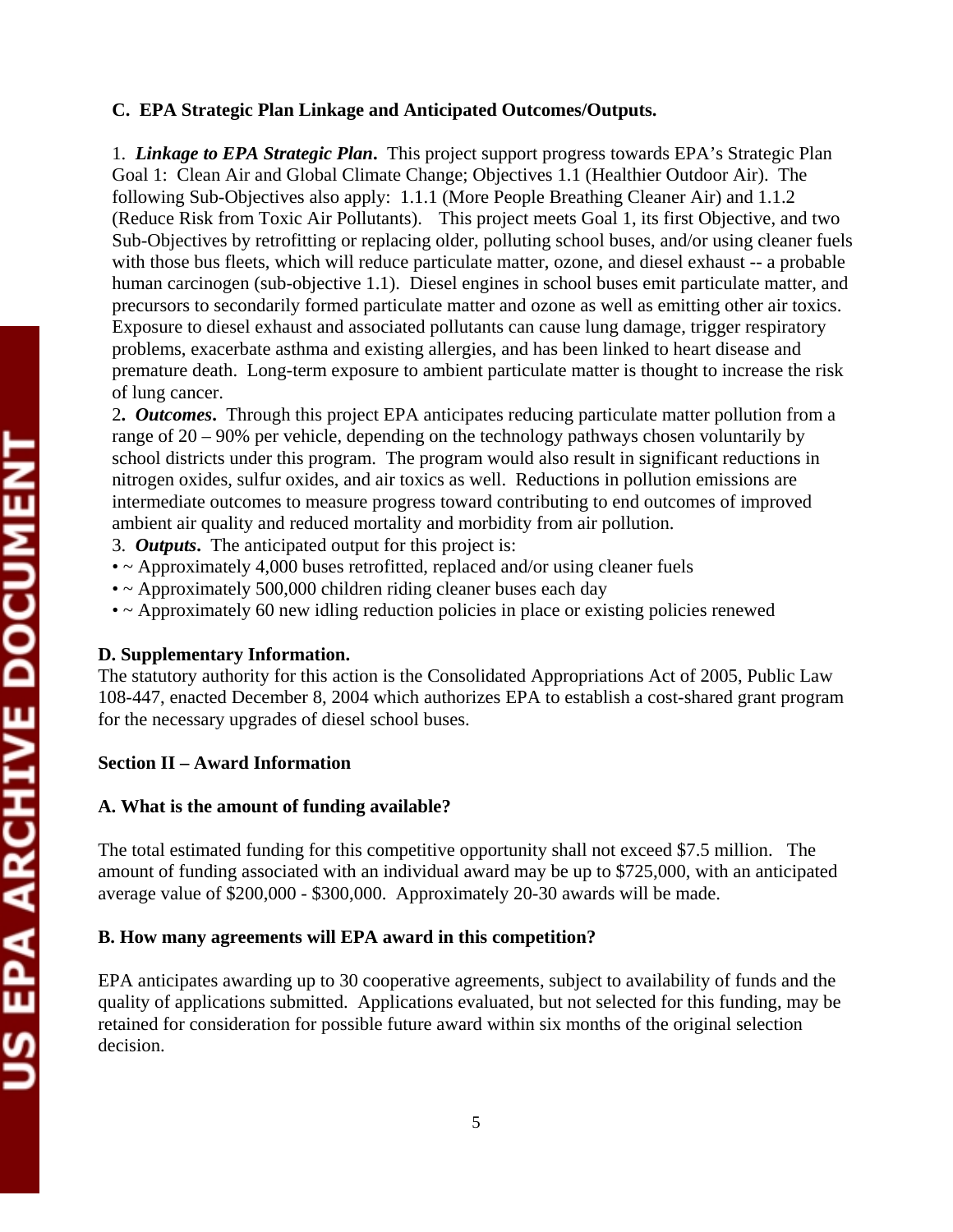Cooperative agreements permit substantial involvement between the EPA Project Officer and the selected applicants in the performance of the work supported. Although EPA will negotiate precise terms and conditions relating to substantial involvement as part of the award process, the anticipated substantial Federal involvement for this project will be:

- 1. monitoring closely the successful applicant(s) performance;
- 2. collaborating during the performance of the scope of work;
- 3. in accordance with 40 C.F.R. 31.36 (g), review of proposed procurements;
- 4. approving proposed changes to work plan and/or budget;
- 5. approving qualifications of key personnel;
- 6. reviewing and commenting on reports prepared under the assistance agreement.

EPA will not select employees or contractors employed by the recipients and the final decision on the content of reports rests with the recipients. Recipients will be given a template by the EPA Project Officer for both quarterly and final reports.

# **C. What is the project period for awards resulting from this solicitation?**

The estimated project period for awards resulting from this solicitation is October, 2005 through October, 2007.

# **D. Can funding be used to acquire services or fund partnerships?**

Yes, provided that grantees comply with the procedures for procurement and sub-award or subgrants contained in 40 CFR Parts 30 or 31, as applicable.

Successful applicants must compete contracts for services and products and conduct cost, price and value analyses to the extent required by these regulations as well as any regulations covered by state or local procurement requirements. The regulations also contain limitations on consultant compensation. Applicants are not required to identify contractors or consultants in their application. Moreover, the fact that a successful applicant has named a specific contractor or consultant in the application EPA approves does not relieve it of its obligations to comply with competitive procurement requirements as well as any regulations covered by state or local procurement requirements.

Sub-grants or sub-awards may be used to fund partnerships with non-profit organizations and governmental entities, or to provide financial assistance for retrofitting commercial school bus fleet operators. Successful applicants cannot use sub-grants or sub-awards to avoid requirements in EPA grant regulations for competitive procurement by using these instruments to acquire commercial services or products to carry out its cooperative agreement. The nature of the transaction between the recipient and the sub-grantee must be consistent with the standards for distinguishing between vendor transactions and sub-recipient assistance under Subpart B Section .210 of [OMB Circular A-](http://www.whitehouse.gov/omb/circulars/a133/a133.html)[133,](http://www.whitehouse.gov/omb/circulars/a133/a133.html) and the definitions of "sub-award" at 40 CFR 30.2(ff) or "sub-grant" at 40 CFR 31.3, as applicable.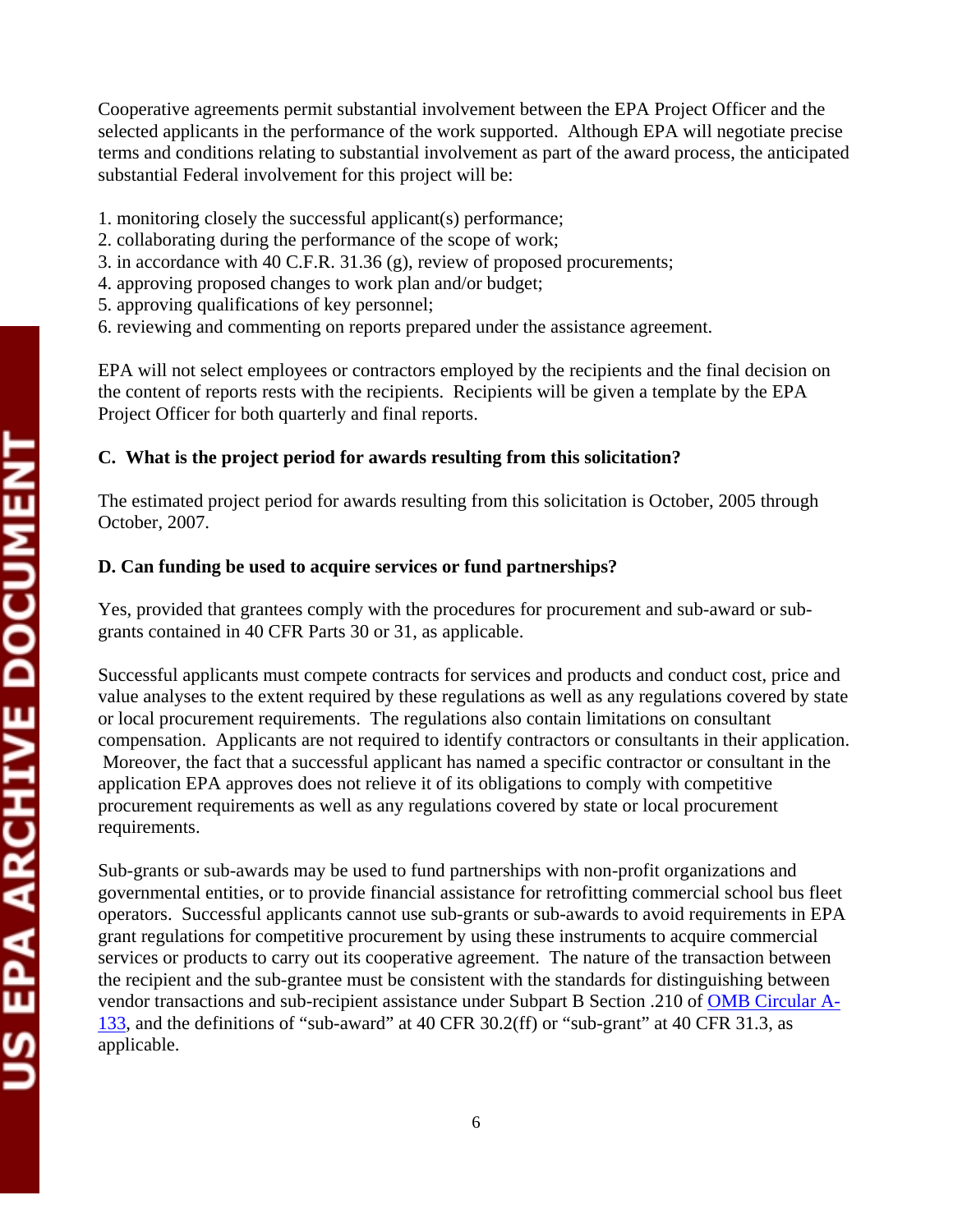Please note that EPA will not be a party to these transactions.

## **E. Can projects be partially funded?**

EPA reserves the right to partially fund proposals/applications by funding discrete activities, portions, or phases of the proposed project. If EPA decides to partially fund the proposal/application, it will do so in a manner that does not prejudice any applicants or affect the basis upon which the proposal/application, or portion thereof, was evaluated and selected for award, and that maintains the integrity of the competition and the evaluation/selection process.

## **Section III. Eligibility Information.**

## **A. Eligible Entities.**

Applications will be accepted from U.S. public school districts, including federally recognized tribal organizations that operate schools. Groups of school districts, such as School District Councils and BOCES (Boards of Cooperative Educational Services) are eligible.

School districts are defined generally as a local or tribal governmental entity with authority to operate public primary, middle, and secondary schools or to contract for public school services. School districts have powers similar to that of a county or city, including taxation and eminent domain. School districts are usually governed by a school board or board of trustees, with day-today operations carried out by a superintendent, who functions as the district's chief executive.

Councils or cooperatives of school districts which have been formed under state law, and which generally hold the same legal status as its member districts, are formed to consolidate many educational services, including procurement of goods and services. Councils or cooperatives may submit a single application on behalf of their member districts if a single award would more efficiently carry out the purposes of the grant and must identify which eligible school districts will be the recipients of subgrants under the award, if any. Subgrants must be consistent with the definition of that term in 40 CFR 31.3 and the provisions of 40 CFR 31.37(b).

*All school districts are eligible to apply, whether they own school bus fleets or contracts for transportation services with a privately owned fleet. A publicly owned fleet is NOT a requirement for eligibility. Owners of privately owned fleets cannot are not eligible to receive grants under this authority but can receive subgrants from a school district.* 

# **B. Cost-Sharing or Matching.**

All applicants must contribute a minimum of 5 percent of the total project cost. The cost-share may be provided in the form of cash or an "in-kind" contribution. An in-kind contribution is the reasonable value of property and services which benefit the project. Applications which do not meet this minimum cost share requirement will not be considered further.

Matching funds must comply with 40 CFR 31.24.

# **C. Threshold Evaluation Criteria.**

Applications must meet requirements for eligibility, per *Section III.A*., cost-share per *Section III.B.*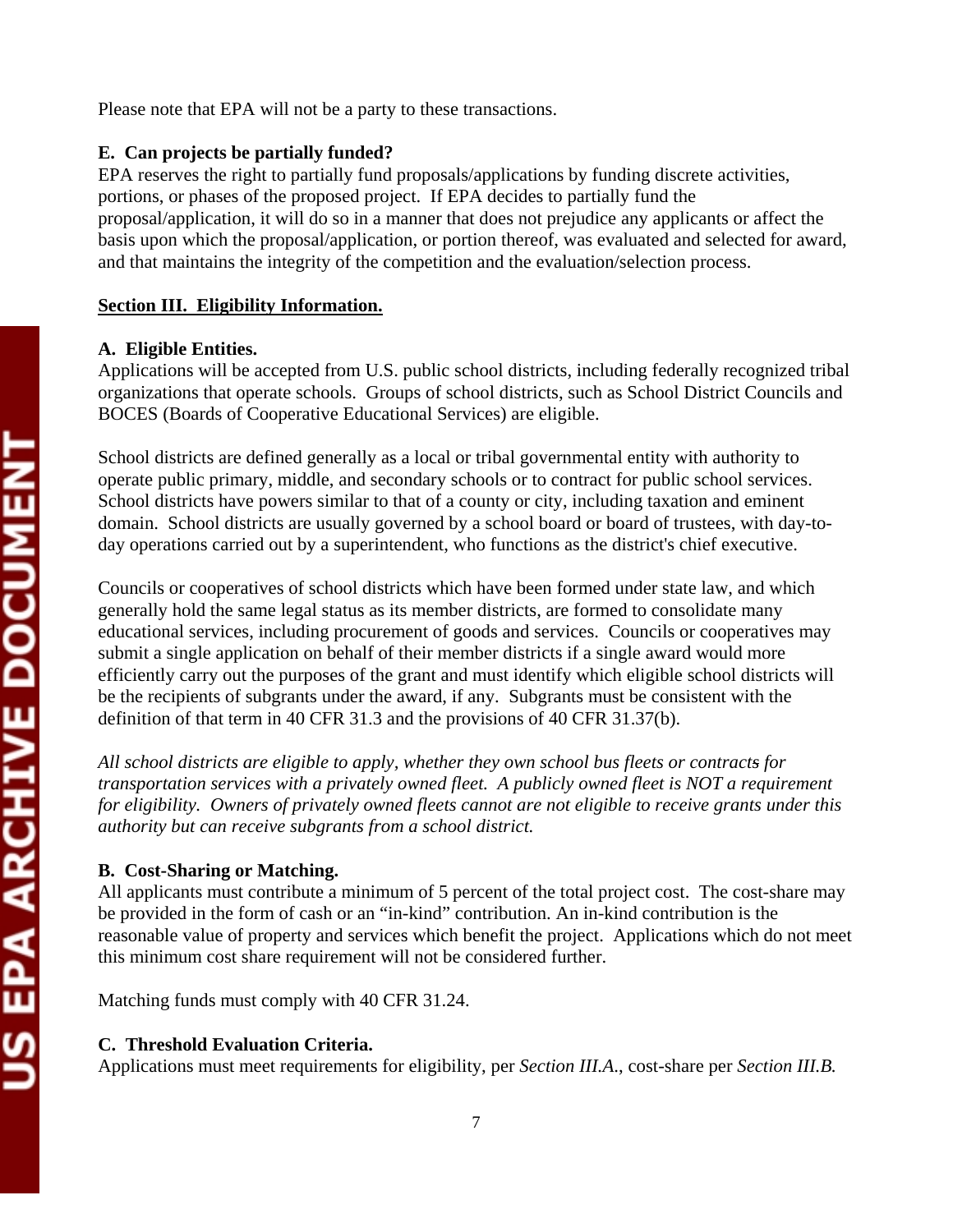and deadlines per *Section IV.C.* or they will not be considered for award.

## **Section IV – Application and Submission Information.**

## **A. How to Obtain Application Package.**

Applicants may download individual grant application forms, or electronically request a paper application package and an accompanying computer CD of information related to applicants/grant recipients roles and responsibilities from EPA's Grants and Debarment website by visiting: [http://www.epa.gov/ogd/grants/how\\_to\\_apply.htm.](http://www.epa.gov/ogd/grants/how_to_apply.htm)

Please note that only the one-page Standard Form 424 needs to be included in the initial application, along with the work narrative, budget, and the Fleet Information Table. If your application is selected, the entire grants package will need to be completed at that time.

## **B. Content and Form of Application Submission**

1.Applications must contain the following:

- a. Signed Standard Form 424 (one page)
- b. Fleet Information Table (see below)
- c. Narrative Work Plan following the **required** outline below (10 pages maximum)
- d. Budget Detail & Narrative

2. In addition, optional materials such as letters of support from potential sub-awardees or partners and/or a copy of the district's idling reduction policy, should be included if applicable.

## **Fleet Information Table**

For each bus in the fleet, include the identification number, the chassis manufacturer, bus type (A, B, C or D), chassis model year, engine manufacturer, engine model number and year, annual vehicle miles traveled and/or annual hours of operation, annual fuel usage and retrofit or replacement option selected. See Table A below for a suggested format for this information.

## **Table A.**

| # | <b>Bus</b><br>ID# | <b>Bus</b><br><b>Chassis</b><br>Mfr. | <b>Bus Type</b><br>(A,B,C,D) | <b>Chassis</b><br><b>Model</b><br>Year | <b>Engine</b><br>Mfr. | <b>Engine</b><br><b>Model</b><br>$#$ and<br>Year | Annual<br><b>Vehicle</b><br><b>Miles</b><br><b>Traveled</b> | <b>Fuel</b><br><b>Usage</b><br>(Gal/Yr) | <b>Retrofit or</b><br><b>Replacement</b><br>Option |
|---|-------------------|--------------------------------------|------------------------------|----------------------------------------|-----------------------|--------------------------------------------------|-------------------------------------------------------------|-----------------------------------------|----------------------------------------------------|
|   |                   |                                      |                              |                                        |                       |                                                  |                                                             |                                         |                                                    |
|   |                   |                                      |                              |                                        |                       |                                                  |                                                             |                                         |                                                    |
|   |                   |                                      |                              |                                        |                       |                                                  |                                                             |                                         |                                                    |

# **Narrative Work Plan Required Outline**

The narrative, a maximum of 10 pages in length, not including the Fleet Information Table, budget and optional materials per *Section IV.B.2*, should follow the outline below. Narrative pages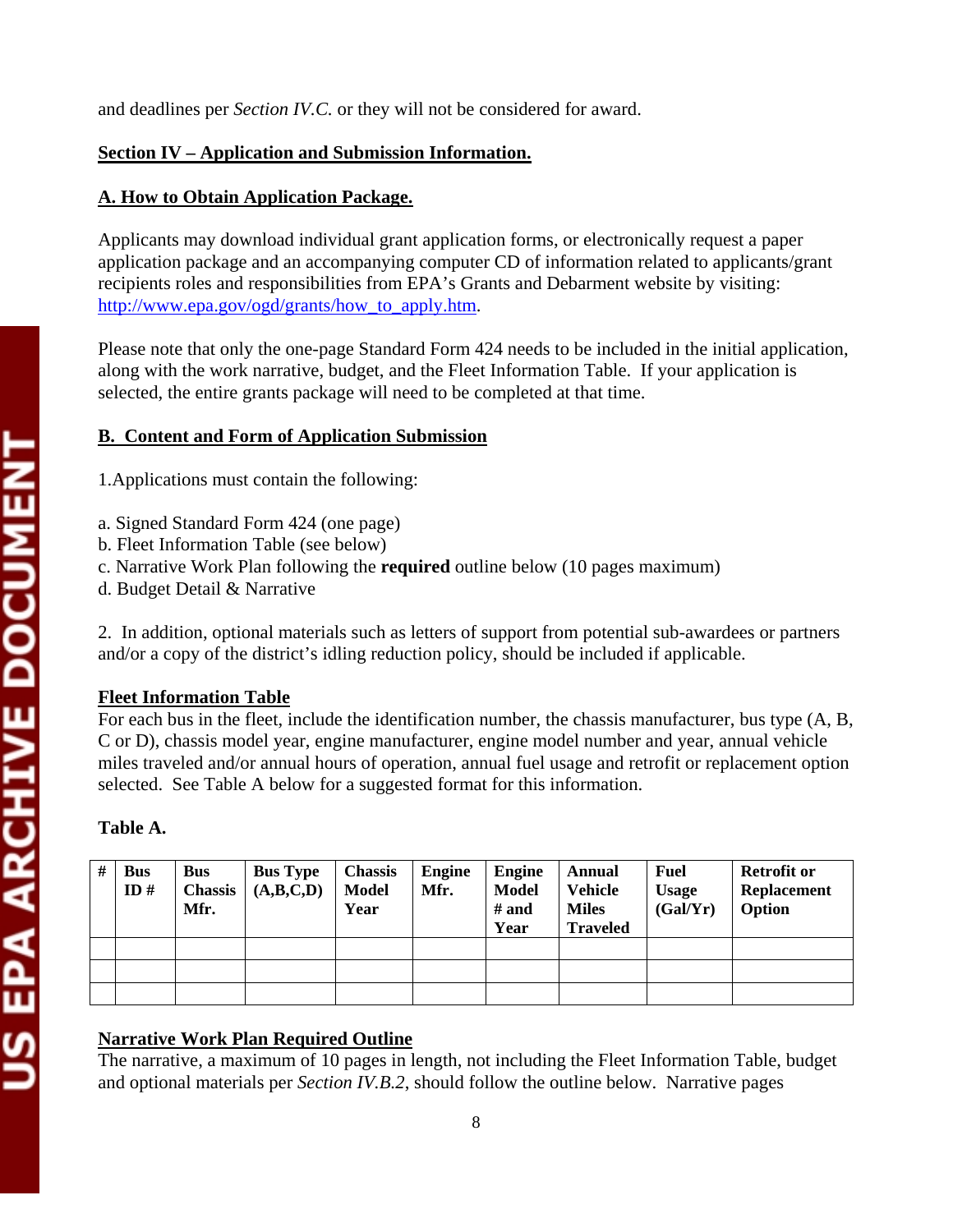exceeding the maximum length of 10 pages will not be considered. Refer to the criteria below in *Section IV., Selection Criteria*, for more information on how to write your application and how EPA will evaluate the applications.

**1. Describe the school bus fleet in general and its history:** Beyond the Fleet Information Table, the following information must be provided, or if not provided, a reasonable explanation should be included: number of buses in the targeted fleet(s), the number of students riding the fleet, the number of students in the entire district, the fleet replacement rate, the type of retrofit technology that may be used, and the number of buses or engines that may be retrofitted or replaced. Also indicate what entity owns the buses, operates the buses, and maintains the buses, and any other general information about the fleet and its history. Bus and engine replacement projects should provide supporting documentation in the application that the replacement activity would not have occurred without the financial assistance provided by the Agency.

## **2. Project Description and Implementation Plan**:

A. Describe the project in detail: the technology(ies) and/or fuels to be used, the vehicles to be retrofitted or replaced, partnerships involved, and a timeline for the project. Include information that shows that the chosen strategy has been researched and will be successful/suitable in the specified application. The timeline needs to include plans for bid, ordering and installation phases, as well as any other events that impact the overall application.

B. Discuss how your chosen diesel pollution reduction strategy contributes to EPA's goal of most beneficial and effective diesel emissions cleanup. EPA is promoting technologies and strategies that most effectively reduce pollution from the existing fleet of school buses, especially the oldest and most polluting. Make an argument for how the strategy chosen for this project will contribute to EPA's goal of employing the most beneficial clean up strategies in diesel pollution reduction. Also discuss what outputs and outcomes you plan to attain with your project (it is not necessary to calculate PM reductions).

C. Discuss the sustainability, likelihood for success and partner support of your project. Information should be presented about how the results of this project will carry on into the future: how skilled staff will be trained; how effective implementation strategies will be identified and replicated; and, how results will be shared. If appropriate, information should be provided about any existing school bus retrofit projects including the number and type of vehicles, type of technology, funding level, partners involved, and challenges overcome. Partner Support: The district should include letters of support from any participating partners, fleets (public or private) or school districts. These letters could include information on any matching funds or in-kind resources that partners will provide. Applications which cover more than one district or fleet are encouraged.

D. Discuss the other policies that the district follows which demonstrate a commitment to pollution reduction, especially idling reduction. Examples of other policies include anti-idling/idling reduction policies for school buses and other vehicles on school property, indoor air quality improvements such as *Indoor Air Quality Tools for Schools*, energy efficiency measures, or other pollution reduction/education programs. A copy of the district's written policy(ies) is preferred.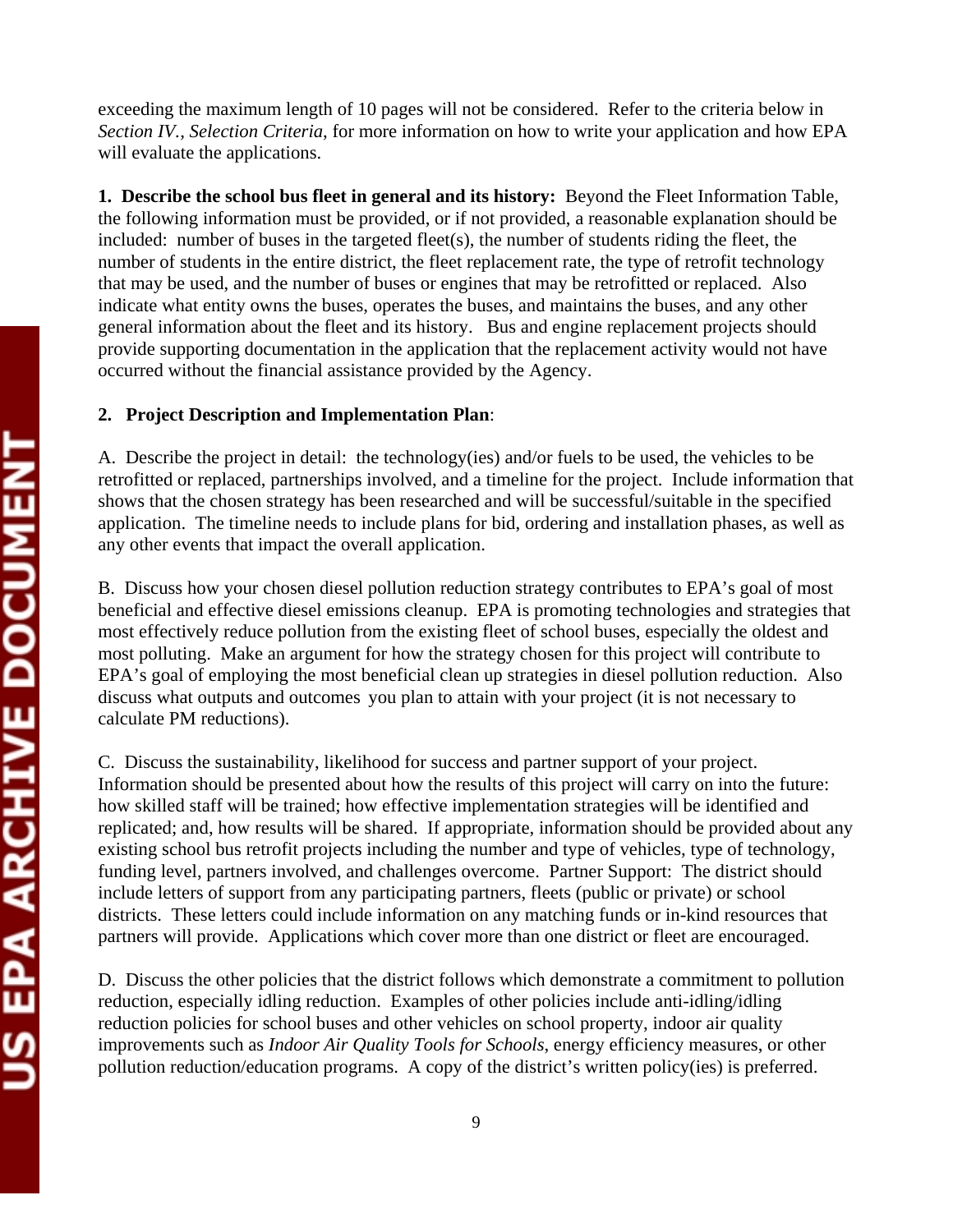E. Any other information to help the Selection Panel better understand your proposed work plan.

### **3. Budget**

Prepare a budget narrative. Indicate the amount of funding being requested from EPA and provide the total cost of project (identify other funding sources including any in-kind resources). Clearly explain how EPA funds will be used as well as how any matching contributions – both financial and in-kind services – will be used. Provide a budget for the following categories:

- Personnel
- Fringe Benefits
- Contractual Costs
- Travel
- Equipment
- Supplies
- Other
- Total Direct Costs
- Total Indirect Costs: must include documentation of accepted indirect rate
- Total Cost
- Match

## **C. Submission Dates and Times**

APPLICATION PACKAGES must be submitted **electronically by the deadline**. Email the application package to  $\overline{CSB}$  RFA@epa.gov. The email must be received no later than 5 p.m. ET, **July 22, 2005.** 

Note: Applicants that do not have access to email should contact Cheryl Dale at 734-214-4780 in advance of the deadline to receive a waiver of the requirement to send the application electronically and the mailing address. Applications sent by mail must be received by the deadline date of 5 p.m. ET, July 22, 2005. Applications not received by the deadline will not be considered for funding.

Applicants will receive electronic notification from EPA that the application has been received (unless the applicant has sought a waiver from electronic submission, in which case the EPA notification will be mailed). If the applicant does not receive EPA notification of receipt, the applicant should contact Cheryl Dale via email or phone by 5 p.m. ET, August 8, 2005 to make sure that the package was received. If no such communication is made by 5 p.m., August 8, 2005, the applicant will not be able to claim that a package was sent before the deadline. If the applicant has proof that EPA received the application before July 22, 5 p.m. ET (an outgoing email or delivery receipt) and makes contact with EPA by 5 p.m., August 8, 2005, the application will be considered timely.

Applications must be submitted electronically in Microsoft Word, Word Perfect, or PDF format to CSB\_RFA@epa.gov. The Fleet Information Table may be submitted in a Microsoft Excel spreadsheet or other tabular form. EPA appreciates your attention to the requirement for electronic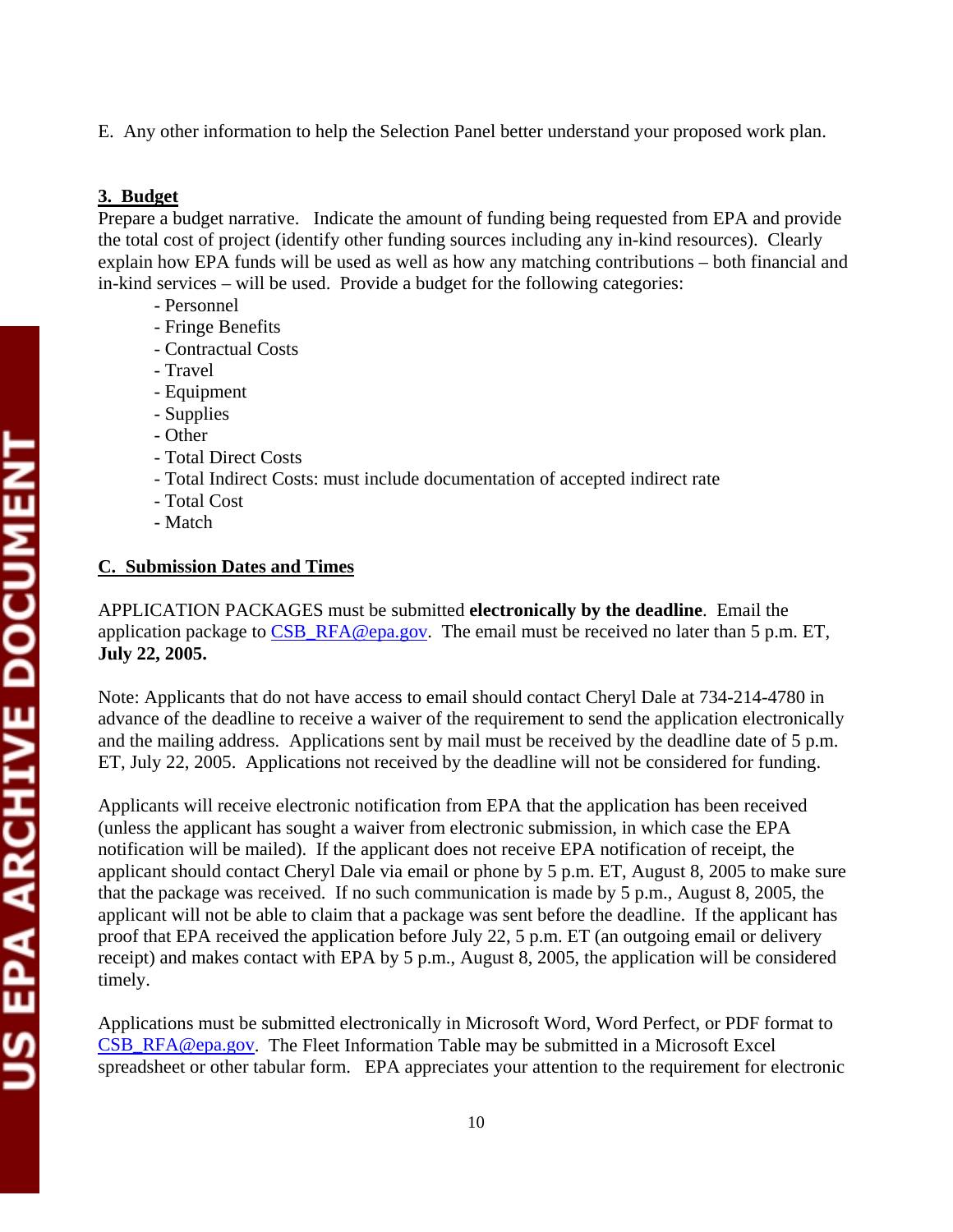submittals. Electronic submittals facilitate the review process and also aid in the Agency's mission to limit use of paper.

**Confidential Business Information.** In accordance with 40 CFR 2.203, applicants may claim all of a portion of their application/proposal as confidential business information. EPA will evaluate confidentiality claims in accordance with 40 CFR Part 2. Applicants must clearly mark applications/proposals or portions of applications/proposals they claims as confidential. If no claim of confidentiality is made, EPA is not required to make the inquiry to the applicant other wise required by 40 CFR 2.204 ( $c$ )(2) prior to disclosure.

**Intent to Apply**: An informal notice of "Intent to Apply" simply states in the form of email (preferred), mail or fax that a school district intends to submit a application to be received by the deadline. In order to efficiently manage the selection process, please send an informal "Intent to Apply" by June 24, 2005 to:

Email: CSB\_RFA@epa.gov

- FAX: 734-214-4053
- Mail: Attn: Cheryl Dale (Mail Code AAIO), US EPA, National Vehicle and Fuel Emissions Laboratory, Certification and Compliance Division, 2000 Traverwood Drive, Ann Arbor, MI 48105.

Please provide name of the school district(s), its mailing address, point of contact, phone and fax numbers, email address and project title. Submitting an "Intent to Apply" does not commit a school district to submit a final application. The "Intent to Apply" is an optional submission; those districts not submitting an "Intent to Apply" are still eligible and may still apply by the deadline.

# **Section V – Application Review Information.**

# **A. Evaluation Criteria.**

Each eligible application, which has met the requirements of Sections III and IV, will be evaluated according to the criteria set forth below. Each application will be rated under a points system, with a total of 100 points possible.

| A. Evaluation Factors (Total – 100 points) |  |  |
|--------------------------------------------|--|--|
|                                            |  |  |

| <b>Criterion</b>                                                                                                                                               | <b>Maximum</b><br>Points per<br><b>Criterion</b> |
|----------------------------------------------------------------------------------------------------------------------------------------------------------------|--------------------------------------------------|
| <b>Fleet:</b> Extent to which the proposal adequately describes the fleet and its                                                                              |                                                  |
| history, and includes a Fleet Information Table, per Section IV.B.                                                                                             | 10                                               |
| Project Description and Implementation Plan: Extent to which the<br>application ably and thoroughly addresses each of the areas identified in<br>Section II.A. | 30                                               |
| <b>Clean Up Effectiveness:</b> Extent to which the project employs a highly                                                                                    |                                                  |
| effective diesel emissions reduction strategy, per Section II.B.                                                                                               | 10                                               |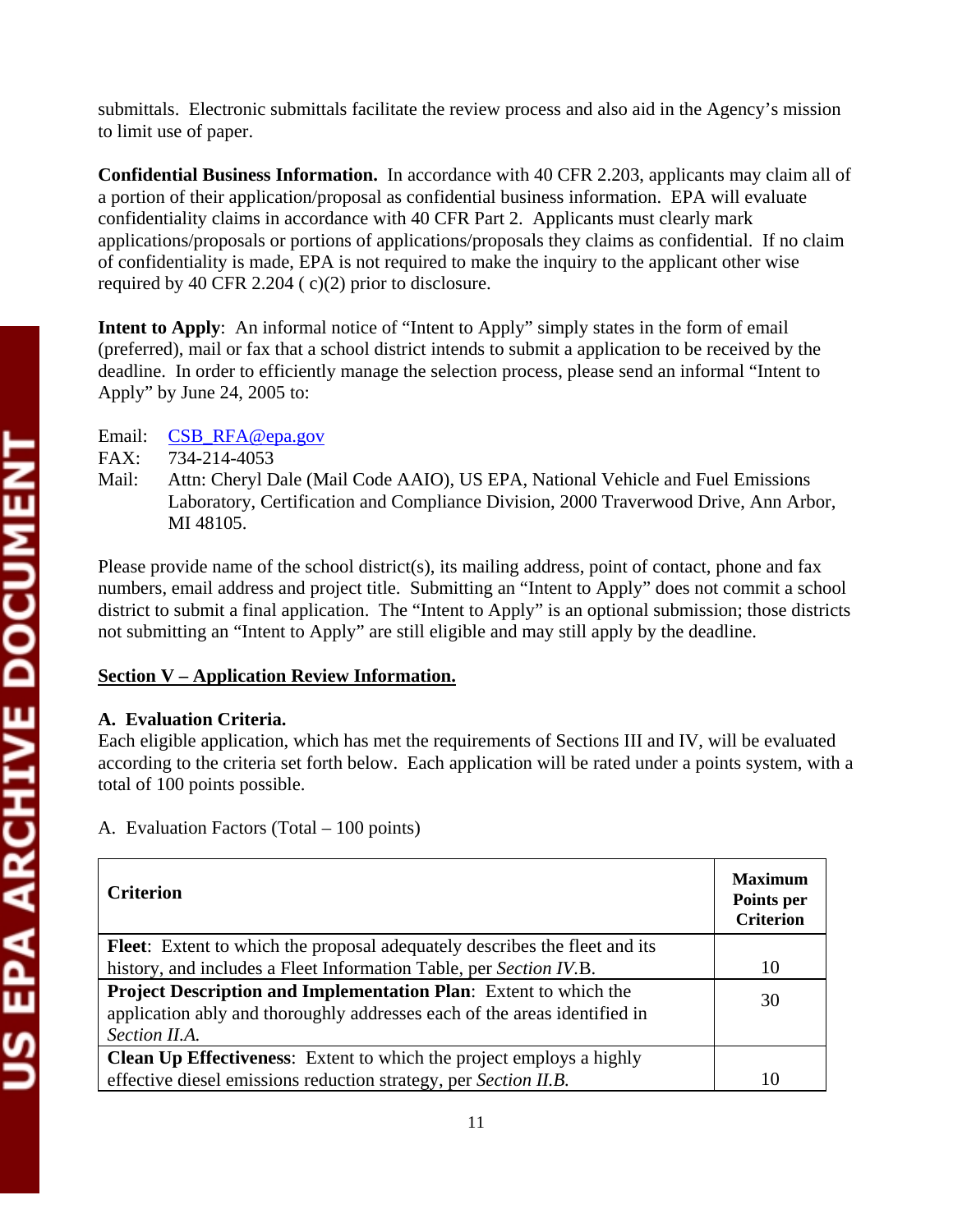| ∙∽~                            |
|--------------------------------|
| extent to                      |
| required                       |
| points).                       |
| for engin                      |
|                                |
| <b>B.</b> Other                |
| In additio                     |
| following                      |
|                                |
| 1. Geogra                      |
|                                |
| 2. Air Qu                      |
| poor air q                     |
| designation                    |
|                                |
| 3. Enviro                      |
| income, s                      |
| diesel vel                     |
|                                |
| 4. Techno                      |
| technolog                      |
|                                |
| $\mathbf{C}$ .<br><b>Revie</b> |
| Each appl                      |
| experienc                      |
| their eval                     |
| Evaluatio                      |
| the top fo                     |
| will be re                     |
| proposal(                      |
| $V(B)$ , Oth                   |
|                                |
| The Offic                      |
| and make                       |

| <b>Sustainability, Likelihood of Success and Partner Support:</b> Extent to which<br>the project appears sustainable, likely to succeed and has evidence of support<br>of partners. The extent to which the application covers more than one district<br>or fleet.                                                                                                             | 15 |
|--------------------------------------------------------------------------------------------------------------------------------------------------------------------------------------------------------------------------------------------------------------------------------------------------------------------------------------------------------------------------------|----|
| <b>Performance Measurement:</b> Extent to which an adequate plan is presented<br>for tracking and measuring progress toward achieving the expected<br>environmental outputs/outcomes identified in Section I.                                                                                                                                                                  | 10 |
| <b>Policy Support:</b> Extent to which the school district's current policies which<br>support pollution reduction efforts, especially idling reduction, are presented<br>(per Section $IV.B.3$ ).                                                                                                                                                                             | 10 |
| <b>Budget Reasonableness/Presentation and Financial Contribution:</b> The<br>extent to which the budget for the project is reasonable and includes all<br>required categories, including the matching contribution per Section IV.B.3 (5)<br>points). The extent to which the applicant contributes to the project, especially<br>for engine and bus replacements (10 points). | 15 |

## **Factors.**

In to the above merit criteria, EPA, in evaluating applications, will also consider the other factors in selecting applications for award:

1. applic Dispersion: EPA will attempt to distribute funds throughout the United States.

uality: EPA is interested in knowing if the school buses operate within an area that has poor air quality. Poor air quality areas can consist of areas designated (or at risk of future on) by EPA to be in non-attainment or maintenance for a criteria pollutant.

nmental Justice: EPA seeks to improve the health of communities that are considered lowincome, suffer from high rate of asthma, or receive a disproportionate amount of pollution from hicles.

blogy Diversity: EPA is interested in some diversity in the various emissions control the employed in the projects.

# **EW and Selection Process.**

lication will be evaluated by an EPA Regional and Headquarters staff team chosen for their experience with a full range of transportation air quality matters. The Evaluation Teams will base uations solely on the selection criteria disclosed in this notice (*See Section V(A)*, *Evaluation Criteria).* Once the Evaluation Teams have completed their evaluations, no fewer than ur applications from each Region will be submitted to a National Selection Panel which sponsible for applying other factors, per *Section V(B)*.. The highest numerically-ranked s) (subject to the quality of proposals, availability of funds, and consideration of *Section Puer Factors*) will be recommended for award to the EPA Grants Award Official(s).

e of Transportation and Air Quality expects to complete the Evaluation/Selection process recommendations to EPA's grants office by late summer, 2005. All applicants will be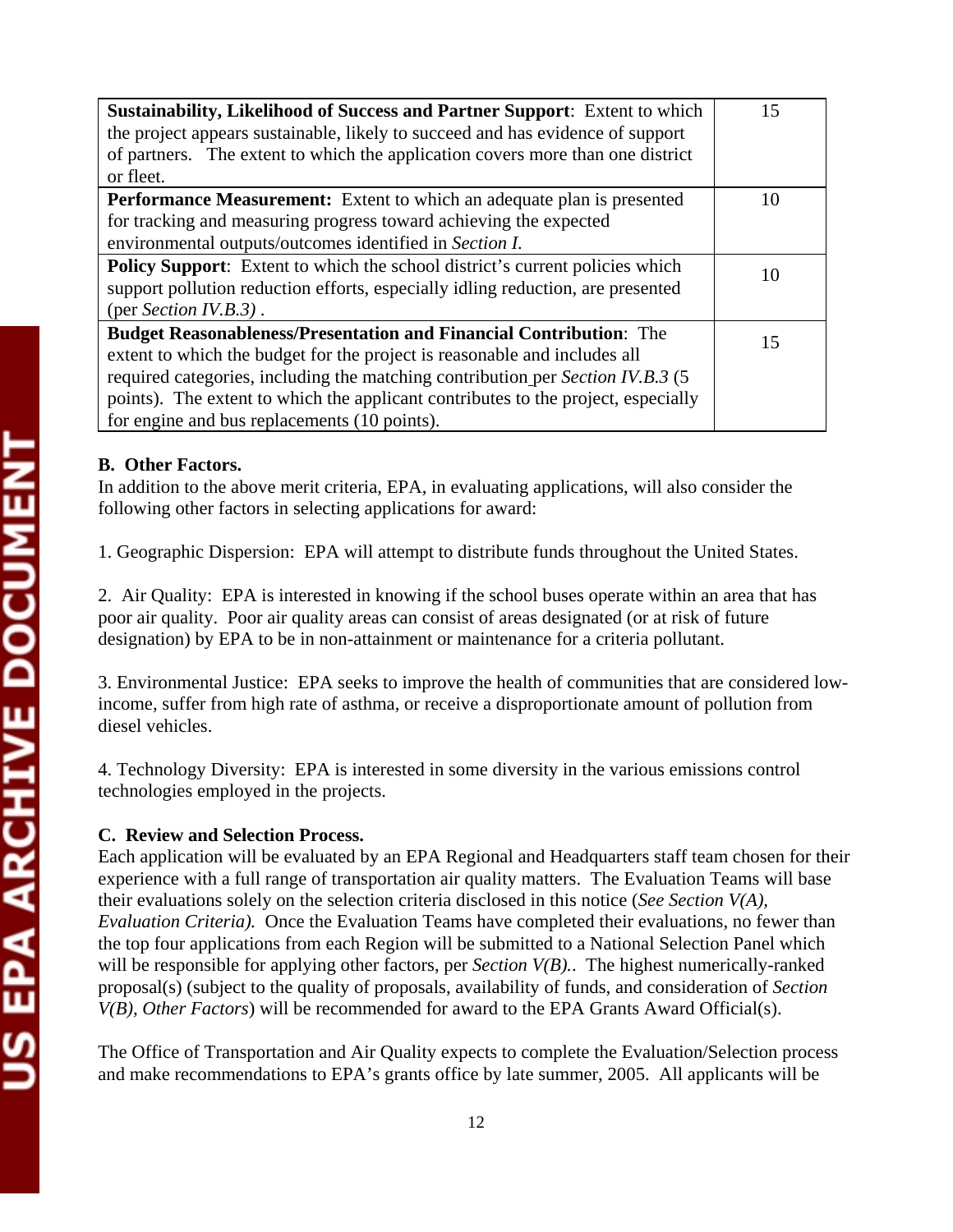notified promptly, after final selections, regarding their application's status.

At the time of notification, selectees will be invited to submit a completed and signed full federal grant application package. The complete grants application package can be downloaded at: [http://www.epa.gov/ogd/AppKit/index.htm.](http://www.epa.gov/ogd/AppKit/index.htm)

# **Section VI – Award Administration Information.**

## **A. Award Notices.**

Following final selections, all applicants will be notified regarding their application's status.

- 1. EPA anticipates notification to *successful* applicant(s) will be made via telephone, electronic or postal mail by September 30, 2005. This notification, which advises that the applicant's proposal has been selected and is being recommended for award, is not an authorization to begin performance. The award notice signed by the EPA grants officer is the authorizing document and will be provided through postal mail. At a minimum, this process can take up to 90 days from the date of selection.
- 2. EPA anticipates notification to *unsuccessful* applicant(s) will be made via electronic or postal mail within 15 days after final selection of successful applicants. In either event, the notification will be sent to the signer of the application.
- 3. EPA will notify applicants which do not meet the threshold eligibility criteria (per *Section III.C.*) within 15 days of EPA's decision on application eligibility.

# **B. Administrative and National Policy Requirements.**

- 1. A listing and description of general EPA Regulations applicable to the award of assistance agreements may be viewed at: [http://www.epa.gov/ogd/AppKit/applicable\\_epa\\_regulations\\_and\\_description.htm.](http://www.epa.gov/ogd/AppKit/applicable_epa_regulations_and_description.htm)
- a. Executive Order 12372, Intergovernmental Review of Federal Programs may be applicable to awards, resulting from this announcement. Applicants *selected* for funding may be required to provide a copy of their proposal to their [State Point of Contact](http://www.whitehouse.gov/omb/grants/spoc.html) (SPOC) for review, pursuant to Executive Order 12372, Intergovernmental Review of Federal Programs. This review is not required with the Initial Proposal and not all states require such a review.
- b. All applicants are required to provide a Dun and Bradstreet (D&B) Data Universal Numbering System (DUNS) number when applying for a Federal grant or cooperative agreement. Applicants can receive a DUNS number, at no cost, by calling the dedicated tollfree DUNS Number request line at 1-866-705-5711, or visiting the D&B website at: <http://www.dnb.com>.